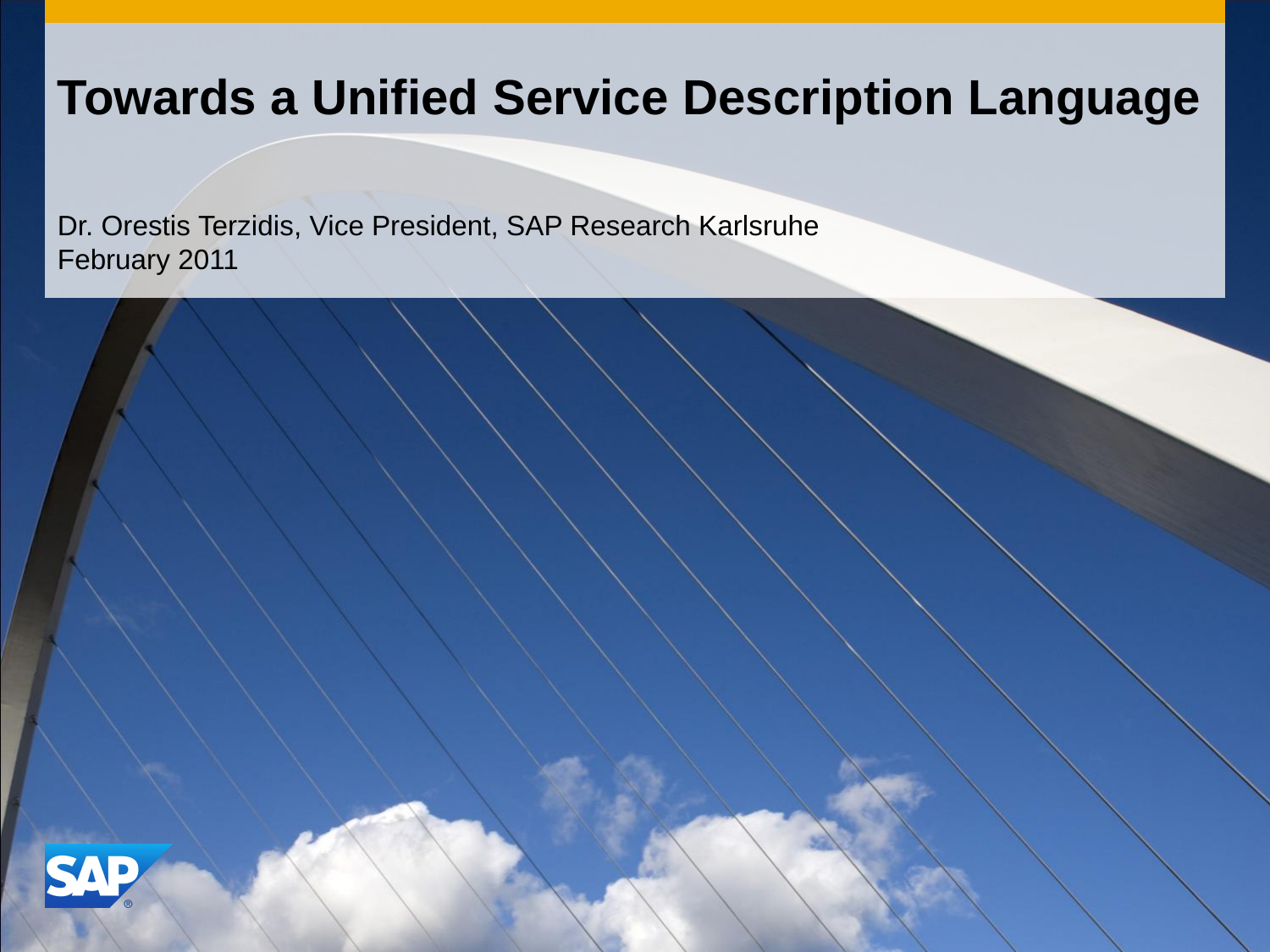## **Gross Value Added in Germany Growth Through Services**

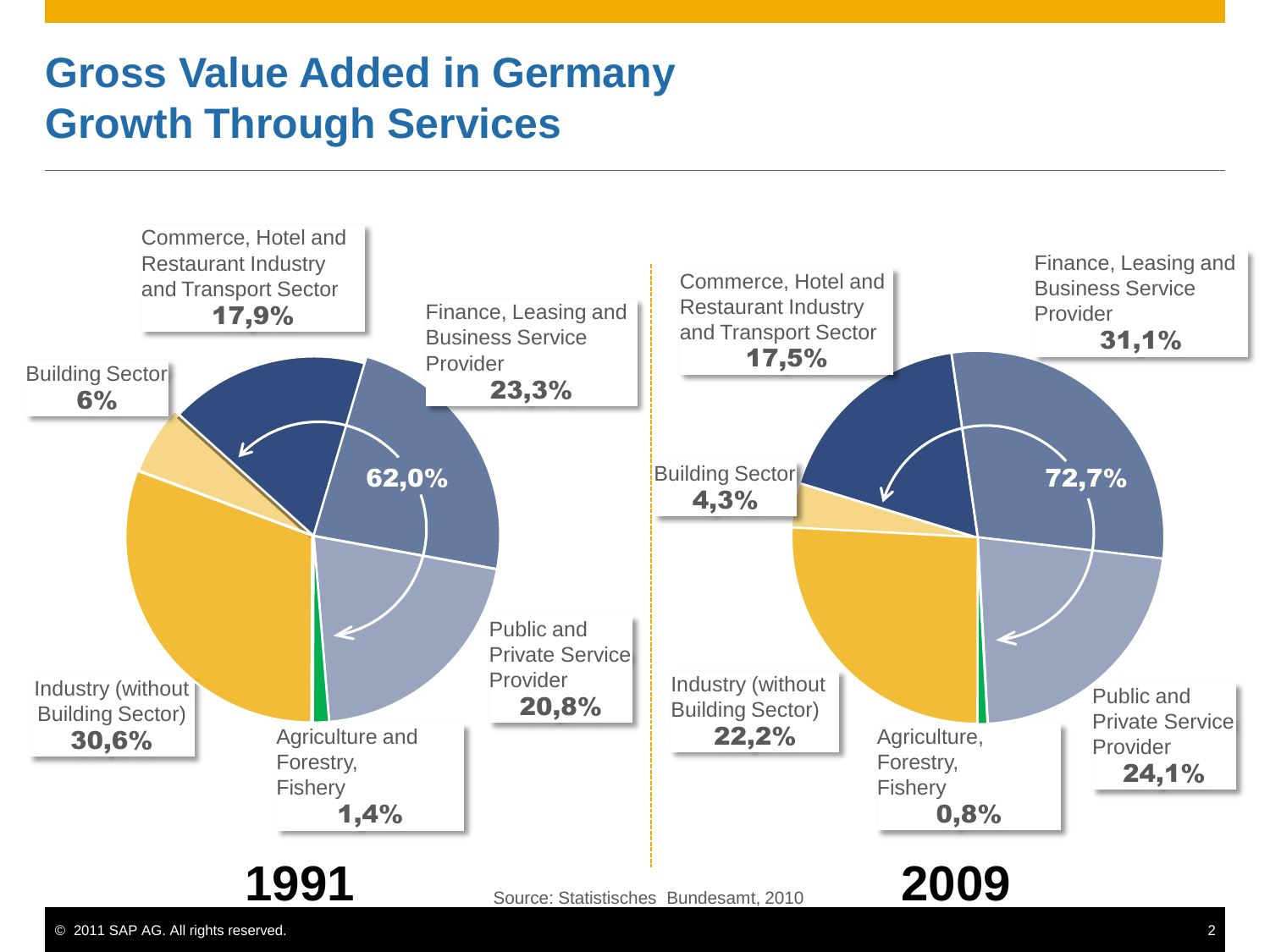#### **Driving Forces Industrialization of Services**





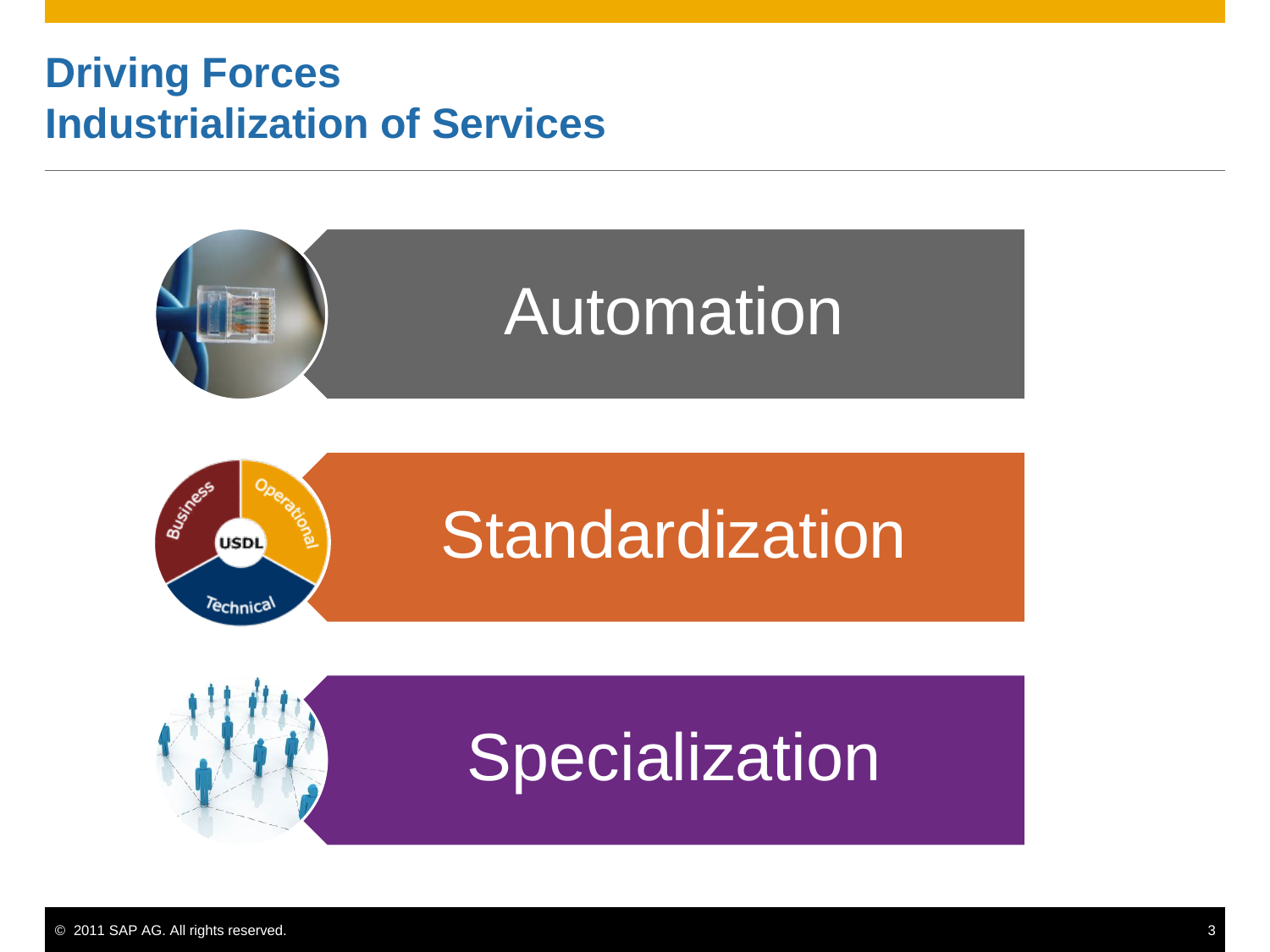## **Service Research Germany and EU**

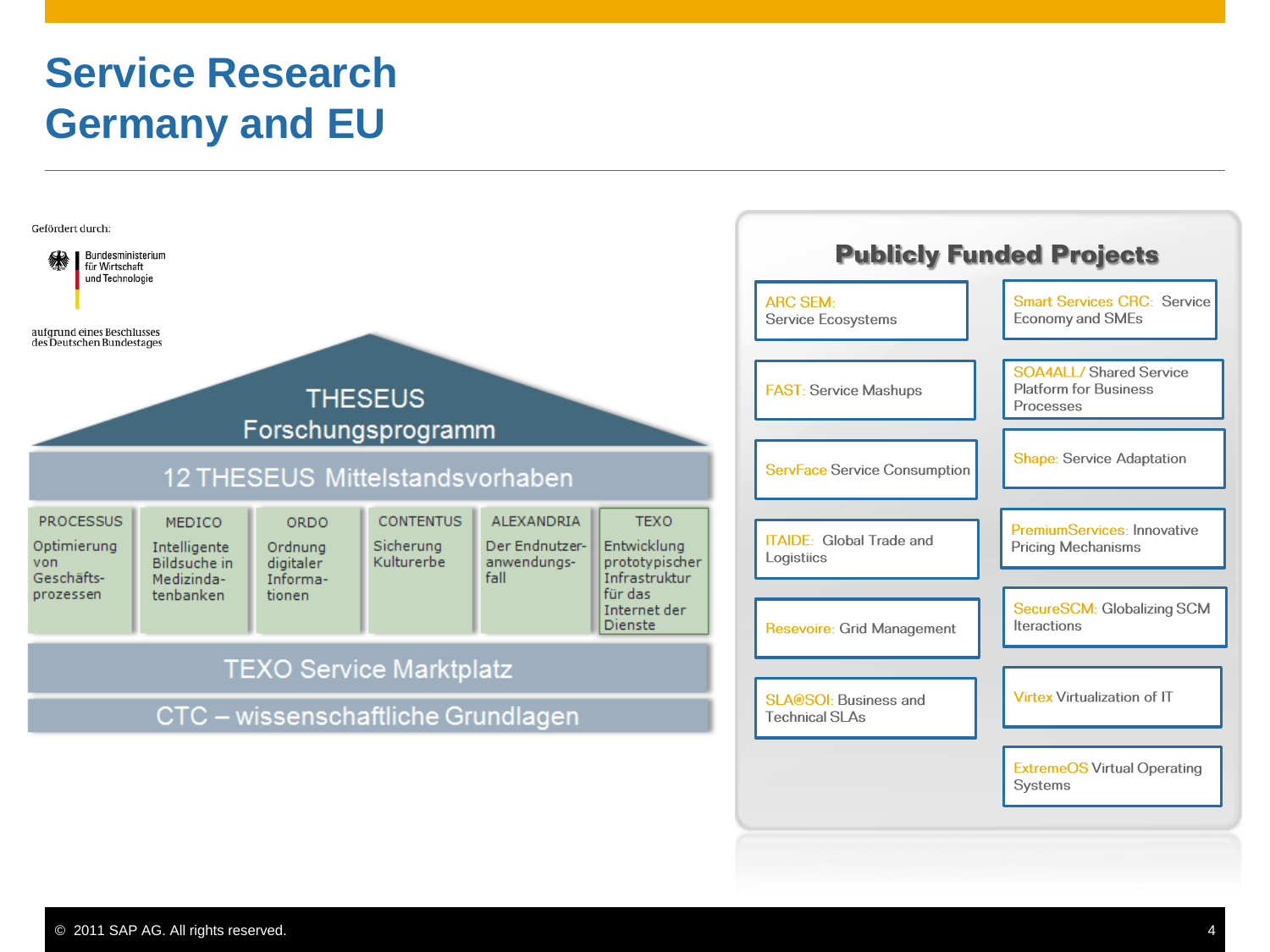#### **USDL Overview A Master Data Model for Services**

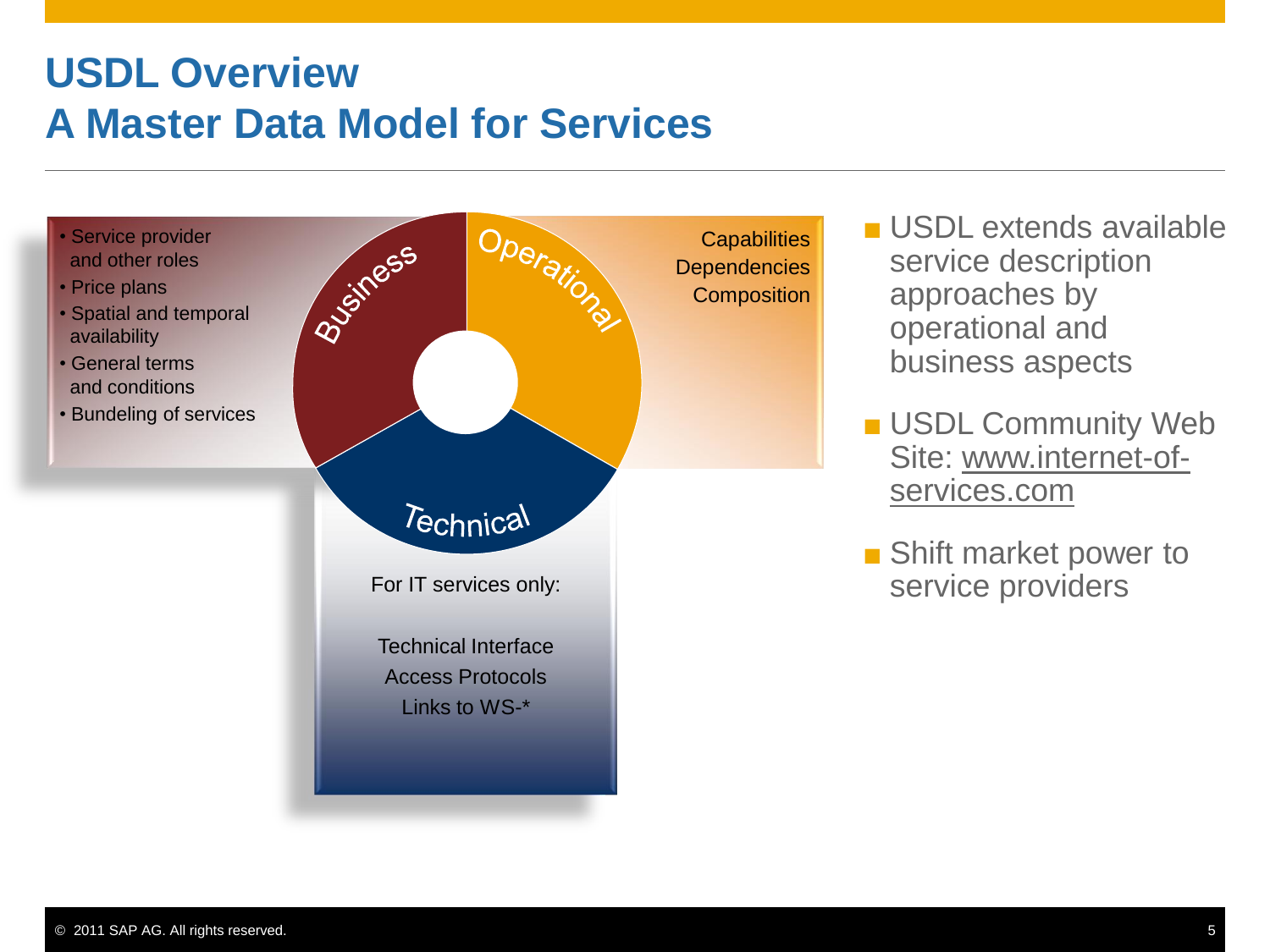#### **Structure of the Artifact**

6 modules investigated

- Service (Core), Foundation, Participants, Functional, Interaction, Pricing
- 2 modules currently in focus
- Service Level, Legal
- Formalized in UML (Eclipse Modeling Framework)
- XML syntax for exchange
- USDL Editor
- Eclipse plug-in
- Web version under construction
- Basic USDL -compliant repository

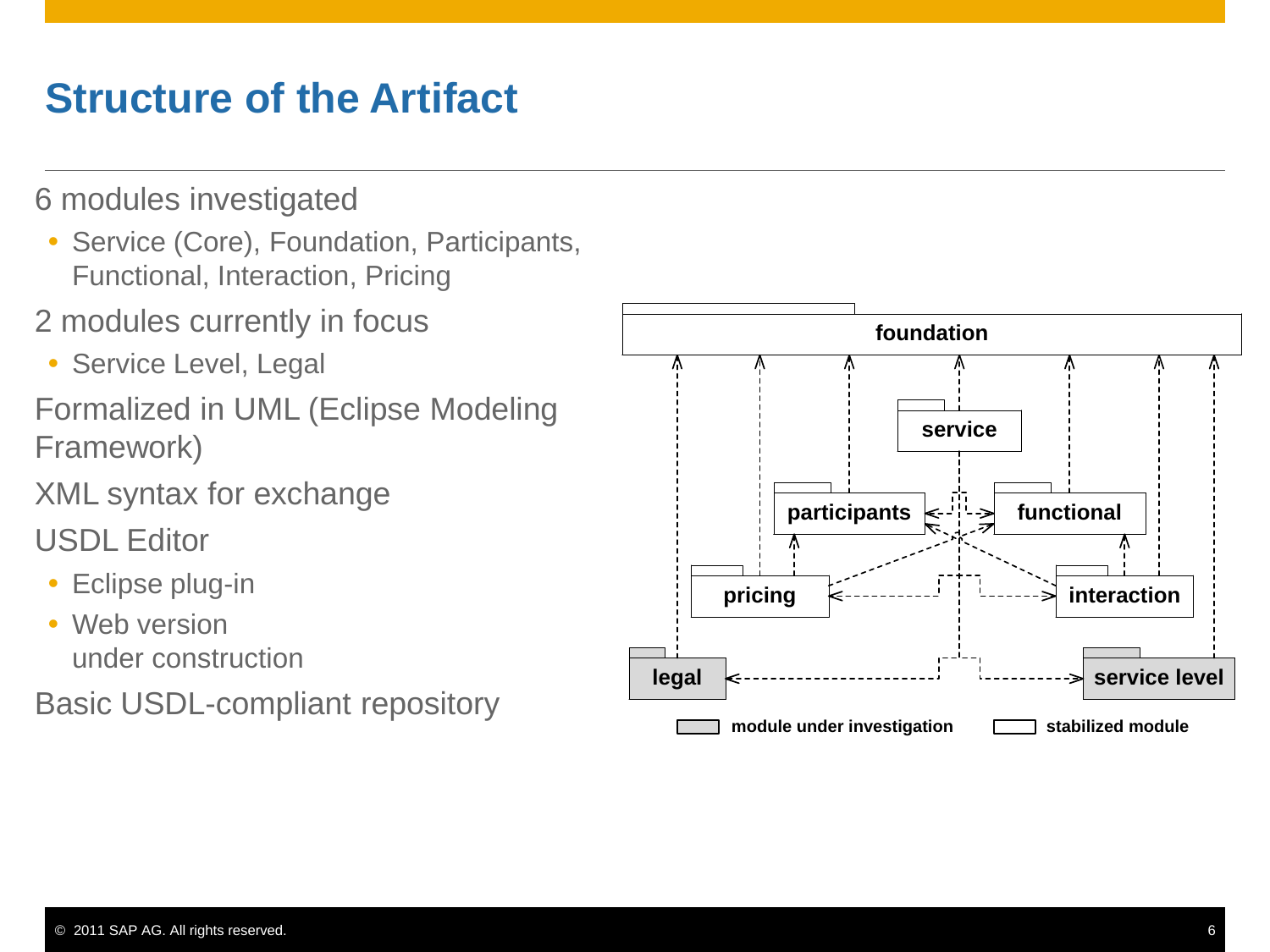#### **Towards Standardization Kick-off via W3C Incubator**

#### Founding members

- SAP (Chair)
- Siemens
- DFKI
- attensity

#### **Participants**

- Hewlett Packard
- Computer Associates
- Innovimax
- Stanford University
- University of Helsinki
- Open University
- Ontotext

Mailinglist / Invited Experts

- Progressive
- Seekda
- Ingbus
- Plusnet
- **•** Fraunhofer ISST

 $\bullet$ 



<http://www.w3.org/2005/Incubator/usdl/>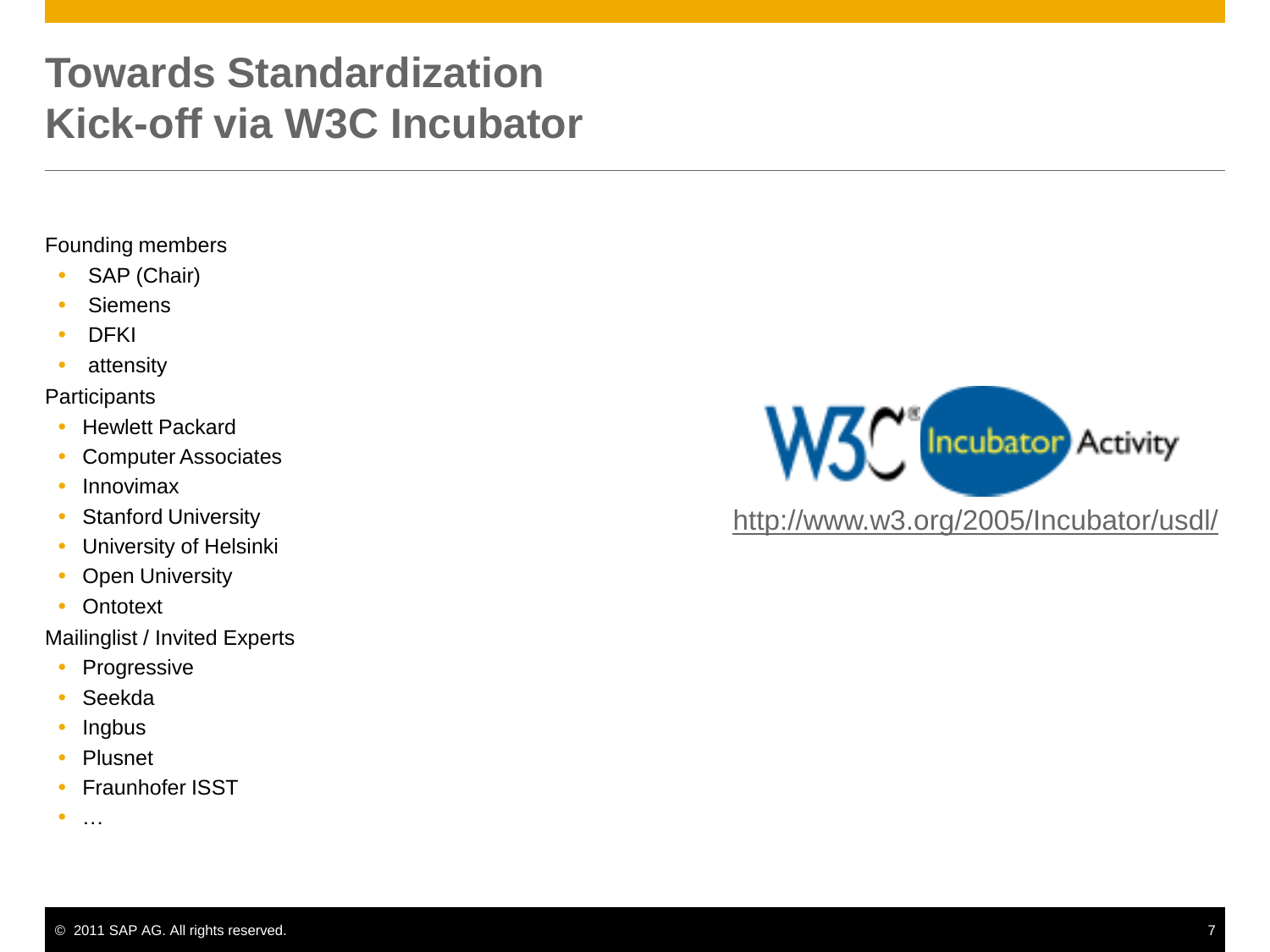## **USDL Tool Chain**